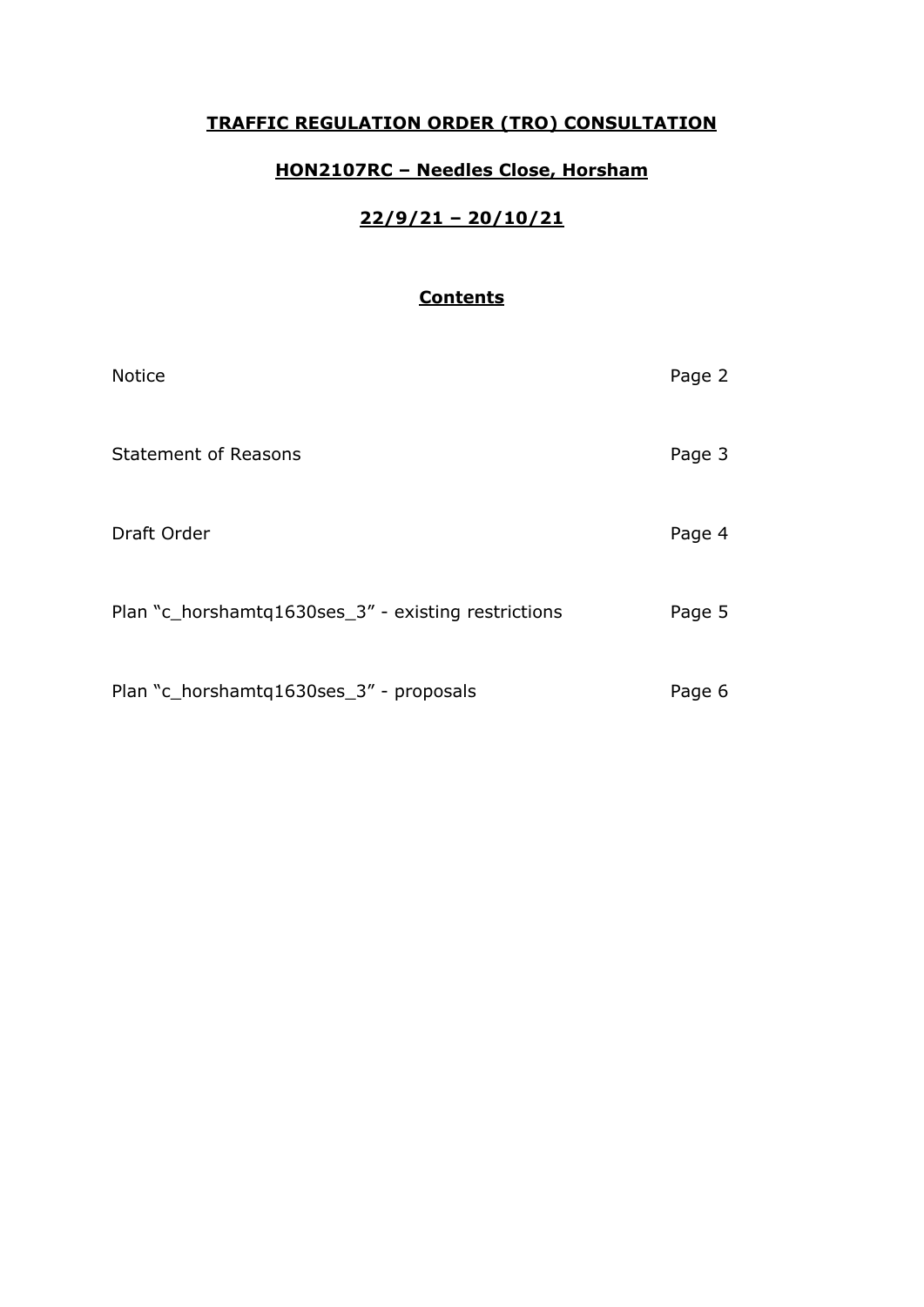#### **\zWEST SUSSEX COUNTY COUNCIL ((HORSHAM DISTRICT) (PARKING PLACES AND TRAFFIC REGULATION) (CONSOLIDATION NO. 2) ORDER 2006) (NEEDLES CLOSE AMENDMENT) ORDER 2021**

**NOTICE** is hereby given that West Sussex County Council propose to make permanent Orders under the provisions of the Road Traffic Regulation Act 1984, the effect of which will be to introduce lengths of prohibition of waiting at all times (double yellow lines) on sections of both sides of Needles Close

The consultations for these proposals will start on 23 September 2021 and, AT THAT TIME, full details of the proposals in this Notice can be viewed on our website [www.westsussex.gov.uk/tro.](http://www.westsussex.gov.uk/tro) The [website](https://www.westsussex.gov.uk/roads-and-travel/traffic-regulation-orders/) includes a response form for comments or objections.

Due to current social distancing requirements, paper copies of documents will not be available to view in council offices or libraries. People without access to a computer who wish to view details of the scheme should telephone the West Sussex County Council Contact Centre on 01243 642105 to receive the documents by post.

Any objections or comments about these proposals must be received by 21 October 2021. These may be sent via the response form on the website, in writing to: TRO Team, West Sussex County Council, The Grange, Tower Street, Chichester, PO19 1RH; or by e-mail to: [tro.consultation@westsussex.gov.uk.](mailto:tro.team@westsussex.gov.uk) All correspondence should be addressed to the undersigned, quoting the reference TRO/HON2107/RC. Only correspondence including a full name and address will be considered.

Dated this 23 September 2021

 Director of Law & Assurance County Hall Chichester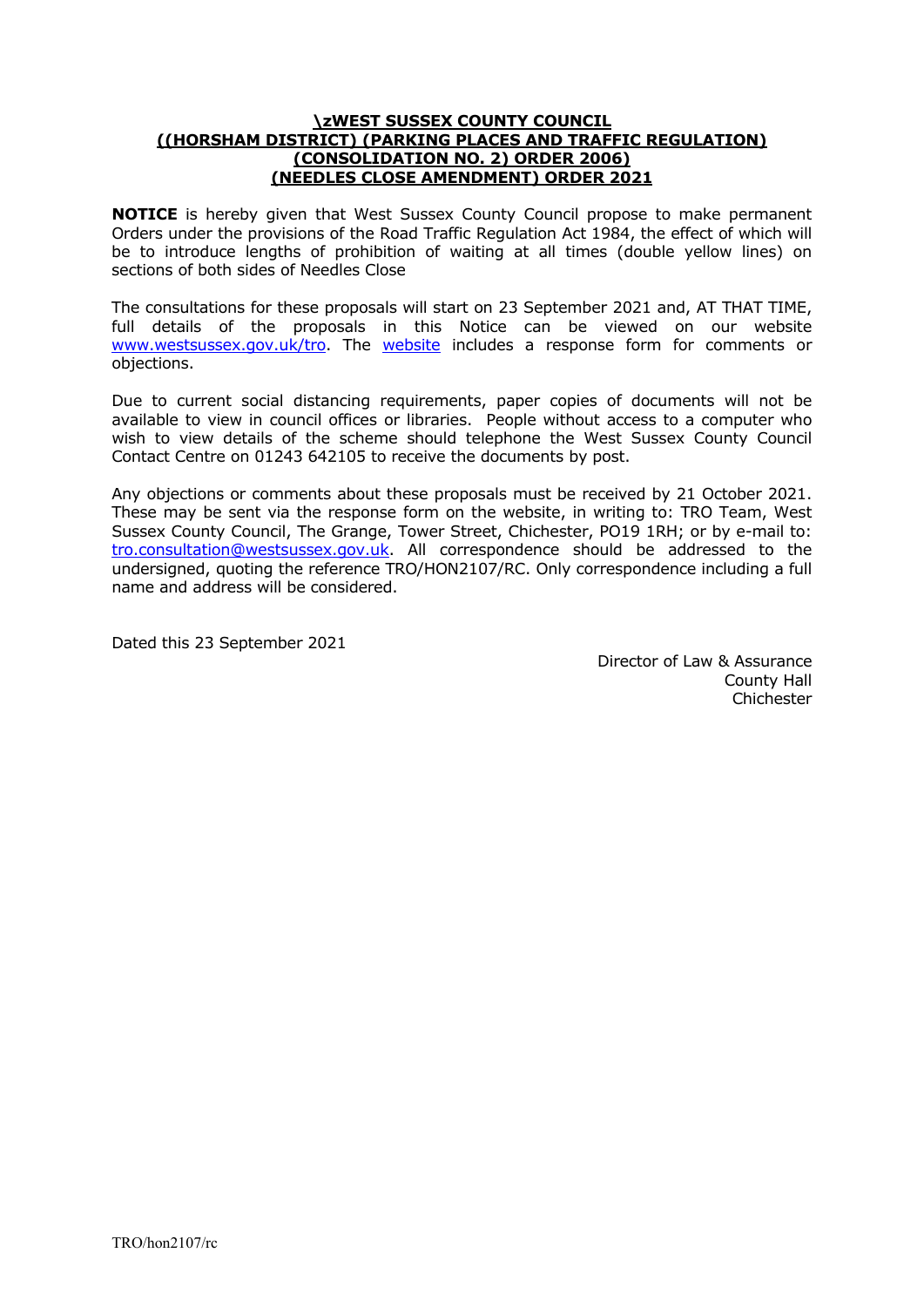#### **WEST SUSSEX COUNTY COUNCIL ((HORSHAM DISTRICT) (PARKING PLACES AND TRAFFIC REGULATION (CONSOLIDATION NO. 2) ORDER 2006) (NEEDLES CLOSE AMENDMENT) ORDER 2021**

#### **STATEMENT OF REASONS FOR PROPOSING TO MAKE THE ORDER**

The County Council in exercise of their powers under the Road Traffic Regulation Act 1984, propose to introduce a permanent Order the effect of which will be to introduce lengths of prohibition of waiting at all times (double yellow lines) on sections of both sides of Needles Close

Needles Close is a residential cul-de-sac accessed from Blackbridge Lane. Local residents have reported that parking in Needles Close reduces carriageway width to a single lane creating access difficulties and requiring refuse vehicles to drive on the grass verge causing damage. The Cabinet Member for Highways & Infrastructure approved proposals for Needles Close be included in the 2021/22 TRO works programme.

It is proposed to introduce double yellow lines on both sides of Needles Close from its junction with Blackbridge Lane for a distance of 35 metres and continuing on the north side of the east-west section of Needles Close for a distance of 20 metres. This will remove the obstruction caused by parked vehicles and better manage access and egress for vehicles, including refuse vehicles.

This Order is proposed for avoiding danger to persons or traffic using the road and to facilitate the passage on the road of any class of traffic, for facilitating the passage on the road of any class of vehicle (including pedestrians) and for preserving or improving the amenity of the are through which the road runs.

Plan No. TQ1630SES

shows the lengths of road, which are the subject of the proposed Order.

Director of Law & Assurance County Hall Chichester

September 2021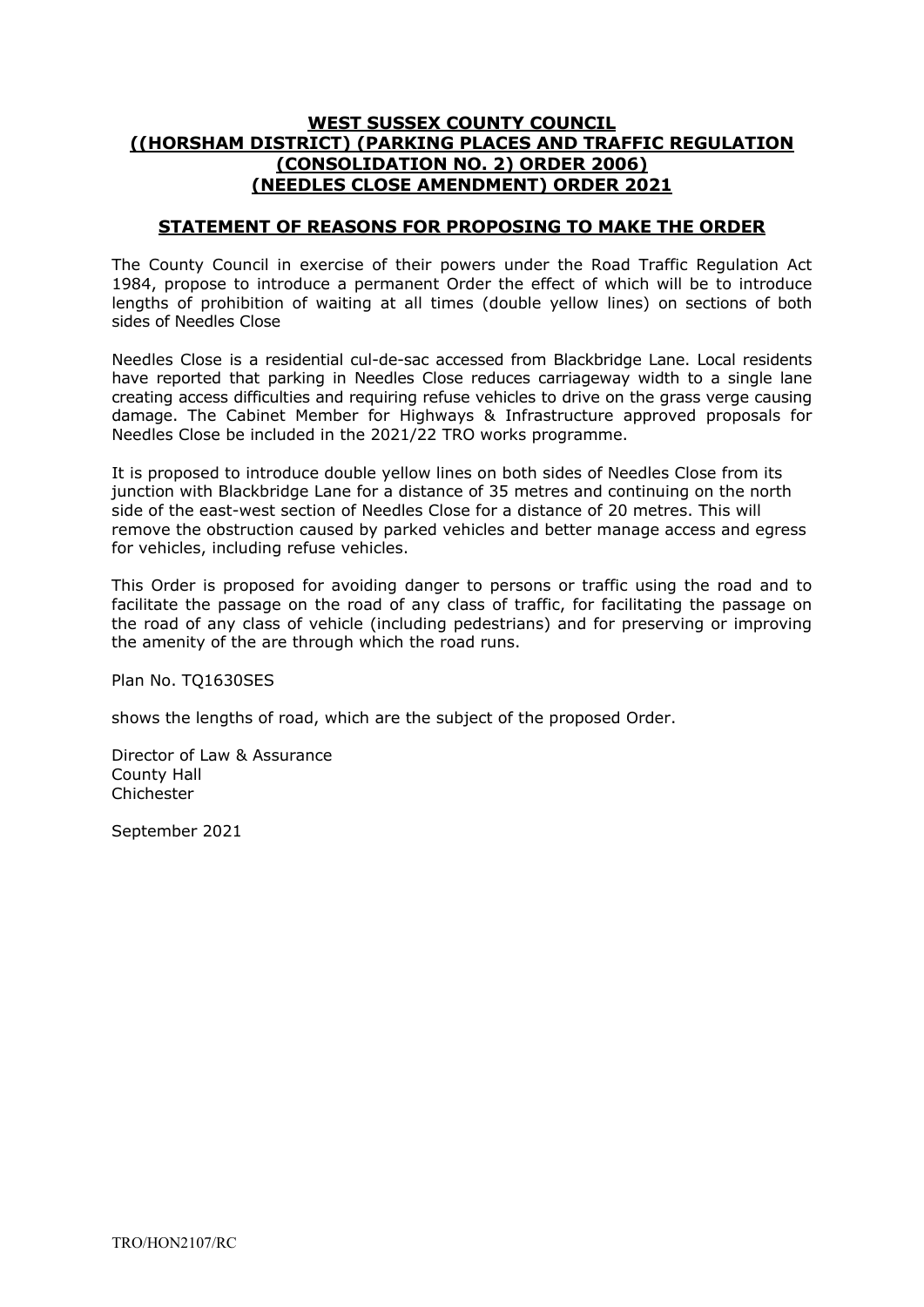#### **WEST SUSSEX COUNTY COUNCIL ((HORSHAM DISTRICT) (PARKING PLACES AND TRAFFIC REGULATION (CONSOLIDATION NO. 2) ORDER 2006) (NEEDLES CLOSE AMENDMENT) ORDER 2021**

West Sussex County Council in exercise of their powers under Sections 1 (1) 2 (1) and  $(2)$ , 4  $(2)$ , 45, 46, 49 and 53 and Part IV of Schedule 9 of the Road Traffic Regulation Act 1984 "the Act" as amended and of all other enabling powers and after consultation with the chief officer of police in accordance with Part III of Schedule 9 to the Act hereby make the following Order:-

- ." Amendment) Order 2021 1. This Order shall come into operation on the X day of X 2021 and may be cited as "West Sussex County Council ((Horsham District) (Parking Places and Traffic Regulation) (Consolidation No. 2) Order 2006) (Needles Close
- 2. The "West Sussex County Council (Horsham District) (Parking Places and Traffic Regulation) (Consolidation No.2) Order 2006" is hereby amended by the deletion from it of the plan in the First Schedule to this Order and the substitution into it of the plan attached in the Second Schedule to this Order.

#### **FIRST SCHEDULE Plan to be deleted**

TQ1630SES (Sheet Issue No. 4)

#### **SECOND SCHEDULE Plan to be substituted (as attached)**

TQ1630SES (Sheet Issue No. 5)

| The COMMON SEAL of WEST SUSSEX<br>COUNTY COUNCIL was hereto affixed |        |        |
|---------------------------------------------------------------------|--------|--------|
| the<br>in the presence of                                           | day of | (L.S.) |
| Authorised Signatory                                                |        |        |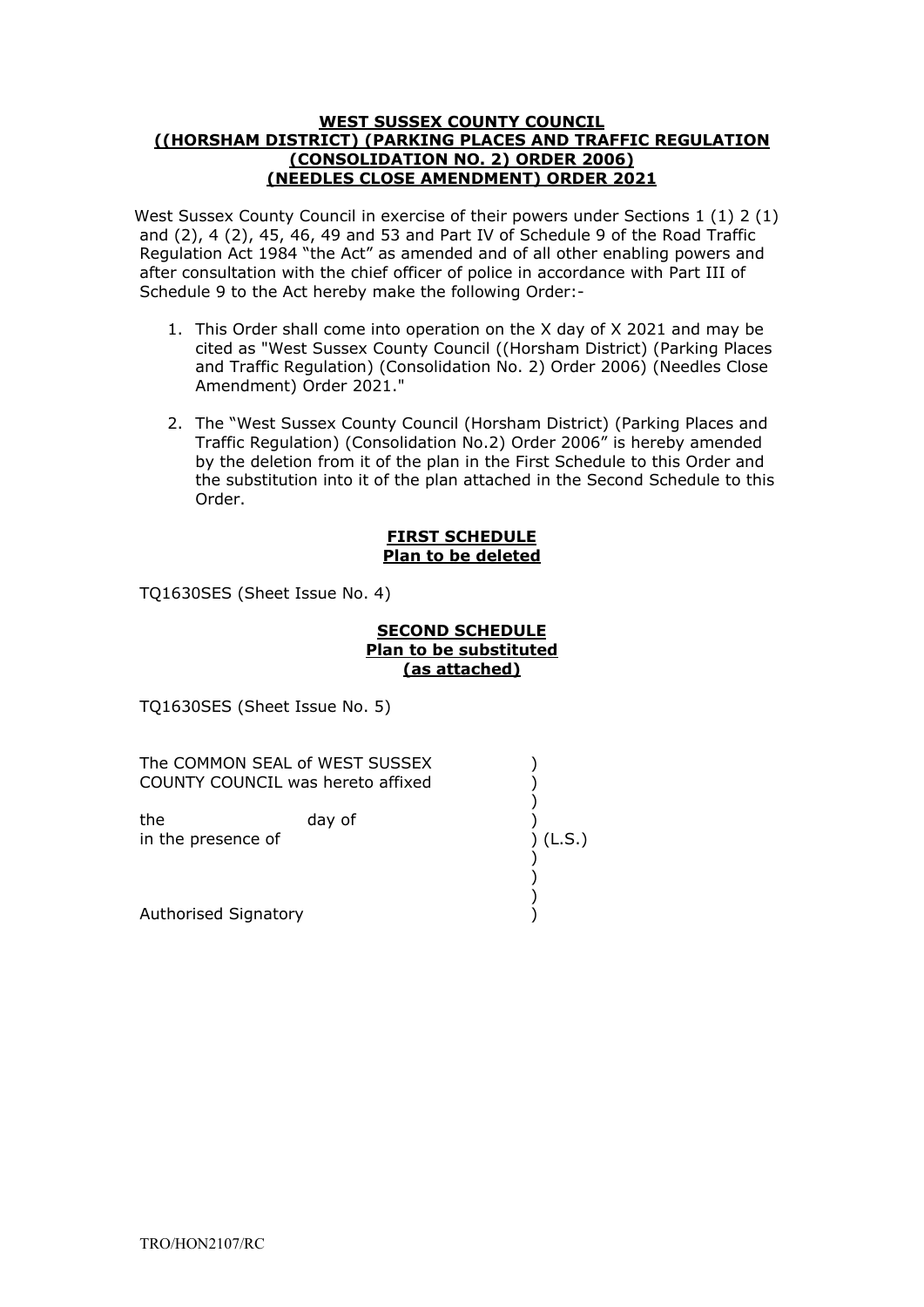

# PAGE 1 OF 2: EXISTING RESTRICTIONS ONLY